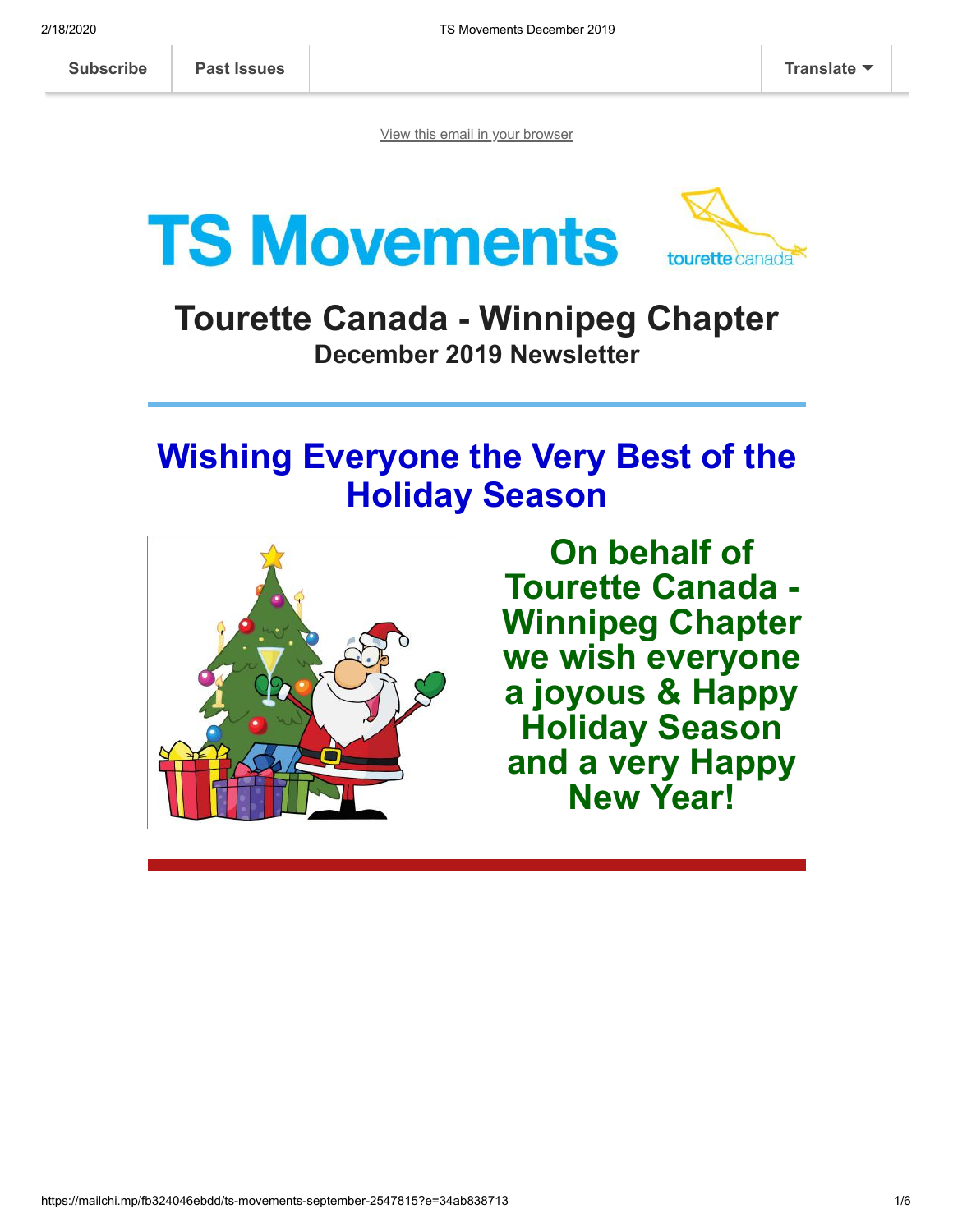

# **Family Bowling returns - Sunday, February 23, 2020**

**Join us for an afternoon of fun for the whole family at Academy Lanes West Bowling Alley -479 Westwood Dr, Winnipeg from 2:00 - 4:00pm.**

**NO FEE to participate but we gratefully accept goodwill donations to assist in covering the costs of the venue. Soft drinks & popcorn will be provided.**

**Please RSVP attendance so we can plan for the proper number of bowling lanes by: February 17, 2020. Simply send us an email to: winnipeg@tourette.ca**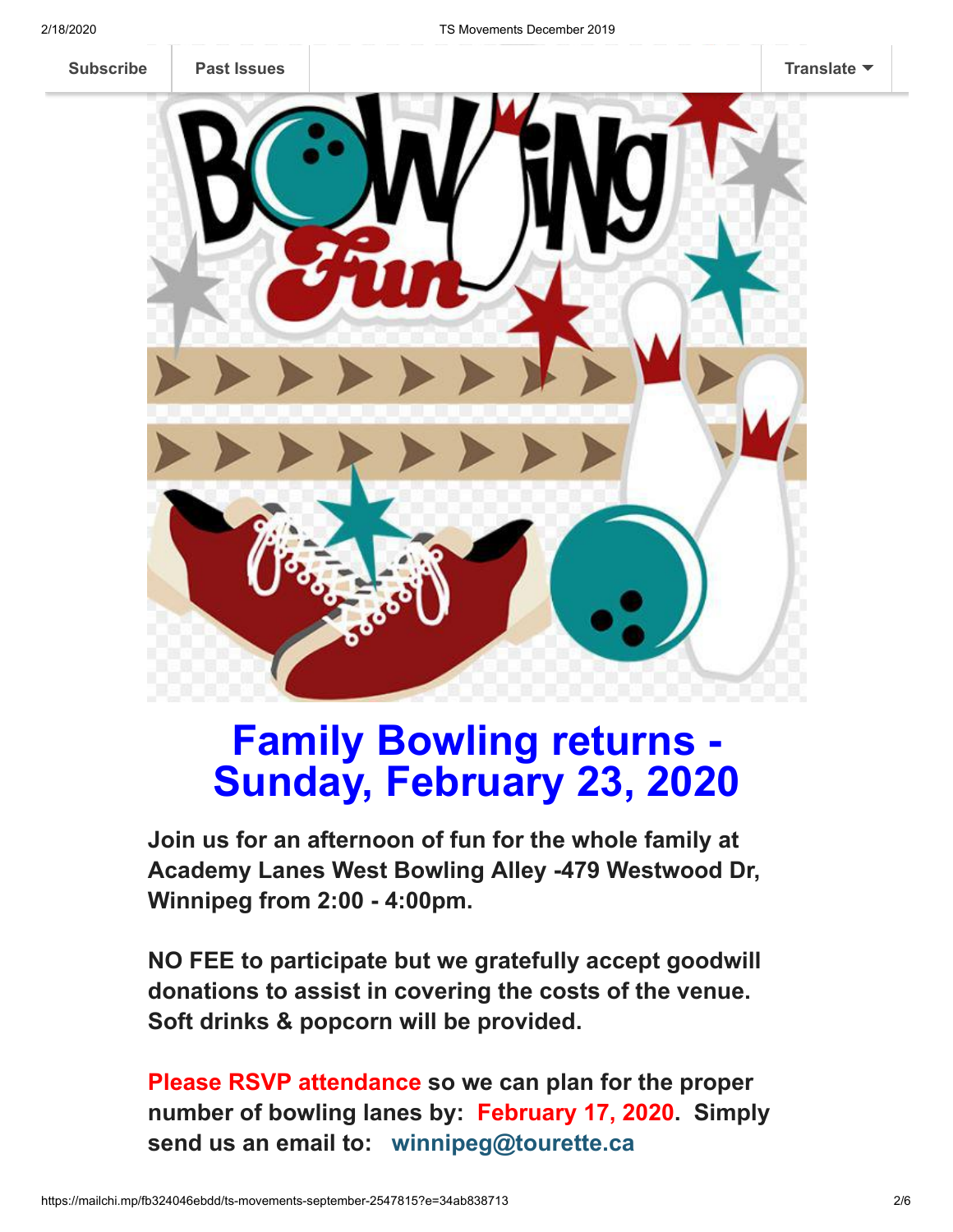**[Subscribe](http://eepurl.com/diDvq5) Past Issues EMAIL YOUR REPORTS (CLICK HERE) EXAMPLE TRANSLATE** 







**Tourette Canada 2019 National Conference -**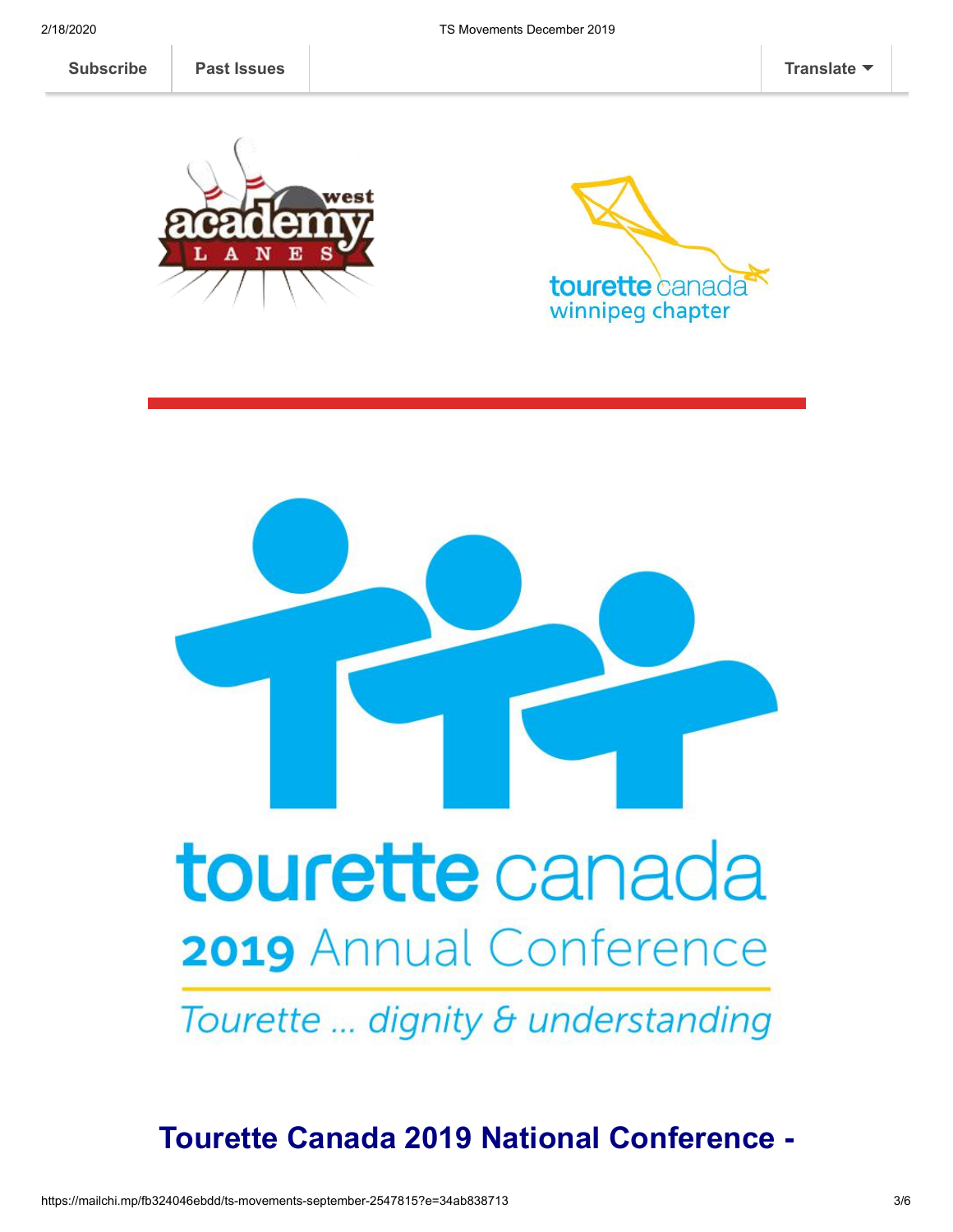**If you did not attend this year's National Conference, you missed a great program of speakers with valuable information for improving the challenges of living with Tourette Syndrome. From the opening evening on Thursday, October 17th with entertainment by the Asham Stompers, Stan & Sheila Runions and a special presentation by Jacob Mickelthwate and followed by 2-days of presentations with the closing banquet on Saturday, attendees interacted with others who face similar challenges. The Tourette Canada Winnipeg Chapter host committee thanks those for the support and participating in a successful conference.**

## **Tourette Canada Volunteer Awards Luncheon -Saturday, October 19, 2019**

**Tourette Canada National Awards recognize individuals for support and contribution to improving the lives of those with Tourette Syndrome. The awards were held at the awards luncheon on Saturday with 4 Manitoba Recipients.**



**Educator Award** -presented to someone involved in education who did an amazing job while working with kids who have TS. This award was presented to Sandra Severi, a school counsellor who has worked in elementary, middle and senior years schools. Sandra joined the Winnipeg School Division Interdivisional Divisional Student Services at MATC Neuro-Developmental Tourette Syndrome Service, in 2015.

### **Todd Axelson Role Model Award** -

presented to Stan Runions of Rivers who has been living with Tourette Syndrome (TS) for nearly 30 years. Twenty years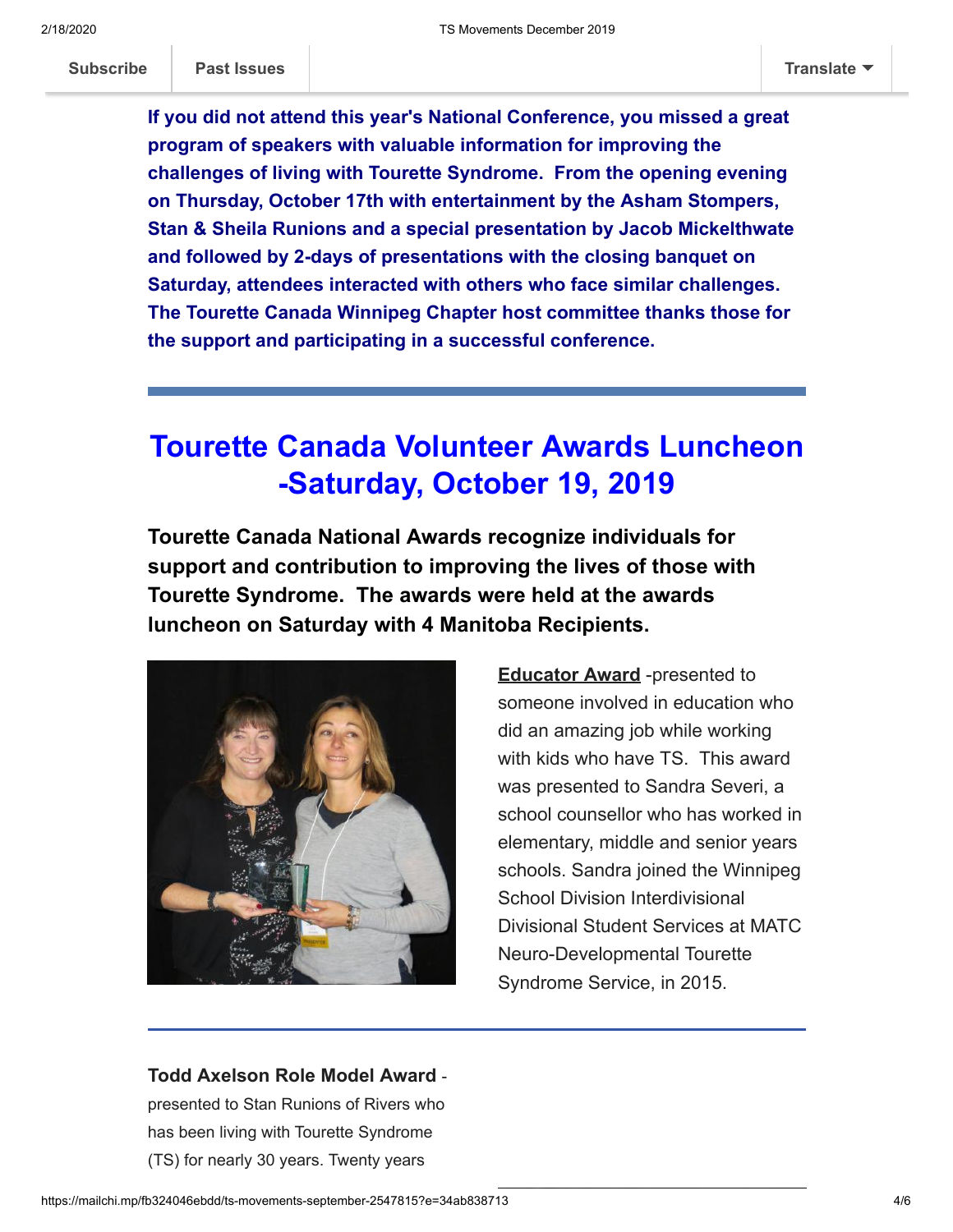Subscribe | Past Issues **[Subscribe](http://eepurl.com/diDvq5) Past Issues [Translate](javascript:;)**

was elected vice-president of the Westman TS affiliate unit, a position he held until that group folded in 2005. With no group in the immediate area, he let his membership lapse, until 2016 when he decided it was time to rejoin the cause. In those four years since, he has been an active member, travelling to Winnipeg once a month

Canada and the following year (2000), he

to attend meetings. He has also traveled to the capital city for other TS activities such as fundraisers,

golf tournaments, barbecues, Christmas parties and special meetings held to plan the 2019 National Conference.





**Corporate Award** -presented to a person or corporation who has supported Tourette Canada, thus enhancing the lives of those with TS in our community. This year's award was presented to Mr. Fareez Kassim, General Manager -Canada Inns Destination Centre Polo Park. Fareez and his hotel team members have been very supportive of the Tourette Winnipeg Chapter in providing assistance for our many events -meetings, information sessions, fundraising events and the host hotel for the Tourette Canada National Conference in Winnipeg in 2010 & 2019. Fareez is the face of the hotel, excels in meeting & greeting customers of whom many become friends. He exudes positivity and understands, what at times seem like insurmountable hurdles that life throws at us and the impacts upon individuals & families,